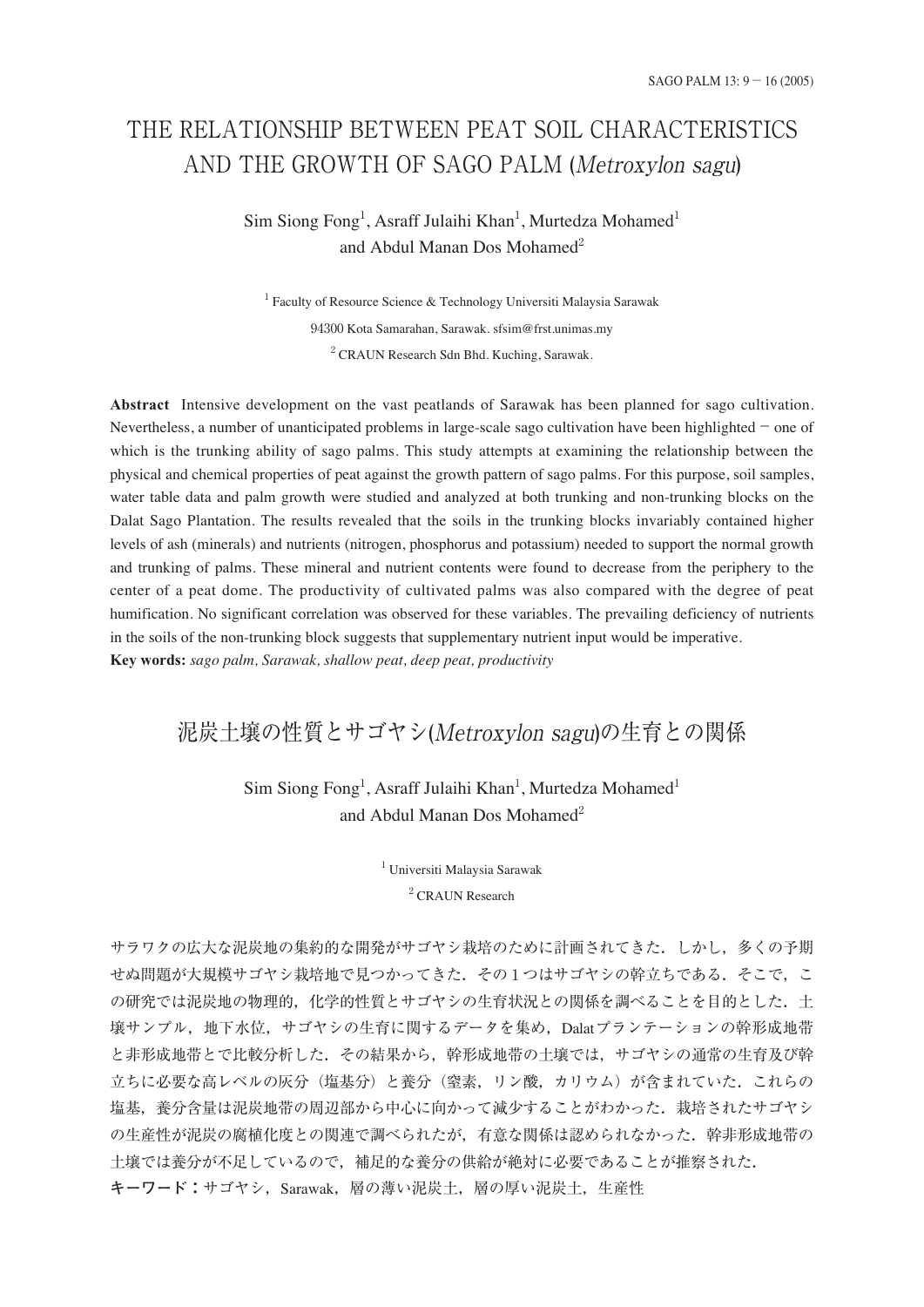#### **Introduction**

Sarawak has the largest share of peatland of any state in Malaysia, approximately 1.6 million hectares or 13% of the state's land in Sarawak. It has been identified as an important land source for agriculture. To date, approximately 535, 000 hectares (about 32% of the total peatland in Sarawak) has been converted into agricultural land. The cultivation of Sago palm is one of the most intensive agricultural developments taking place on peatland. It is the fourth-largest agricultural export earner, bringing in RM 23.15 million in export earnings in 1993 (Department of Agriculture, 1994). An estimated 19,720 hectares of sago palms are in Sarawak (Tie *et al.,* 1990), and 62% of this land is located in peat soils. Traditionally, sago is grown in Sarawak as a smallholder crop. The increasing population has stimulated the expansion of sago cultivation. Both the government and private sectors have invested heavily in the agricultural potential of the vast peatlands of Sarawak for sago cultivation. The government has established two large-scale sago plantations in Mukah and Dalat. Larger areas are planned for sago cultivation in the future. Nevertheless, the eventual development of sago plantations has brought to light many unanticipated problems. One is the trunking ability of sago palms. After 10 years of cultivation, no trunk formation was observed, particularly for sago palms

cultivated in deep peat. The objectives of this study were to compare the physical and chemical properties of peat soils and the growth pattern of trunking and non-trunking sago palms.

### **Materials and Methods Study area**

The study was carried out at the Dalat Sago Plantation, Sarawak, Malaysia. The gross area of the Dalat Sago Plantation is 6,676 hectares (Figure 1). This study

was conducted in Block 1 and Block 7 where the sago palms were first planted in November, 1993. An average of 176 and 224 palms per hectare were planted on Blocks 1 and Block 7, respectively (Land Custody and Development Authority, 2004). Generally, the study site is situated on a flat and lowlying area, consists of organic soil of the Anderson Family (moderately deep peat soil with 1-3 m). Figure 2 is a survey of the peat depth on the Dalat Sago Plantation (Melling, 2000).



**Figure 1:** The study site (Craun Research Sdn. Bhd., 2003)

Block 1 is an area of shallow peat area with a thickness  $< 150$  cm, and Block 7 is an area with moderately deep peat area with a thickness of 150-300 cm. The distinctive difference of these two blocks was the growth of sago palms. Sago palms cultivated on Block 1 were healthy with well-formed trunks, while those on Block 7 were stunted and had a high rate of



**Figure 2:** Peat depth at the Dalat Sago Plantation (Melling, 2000)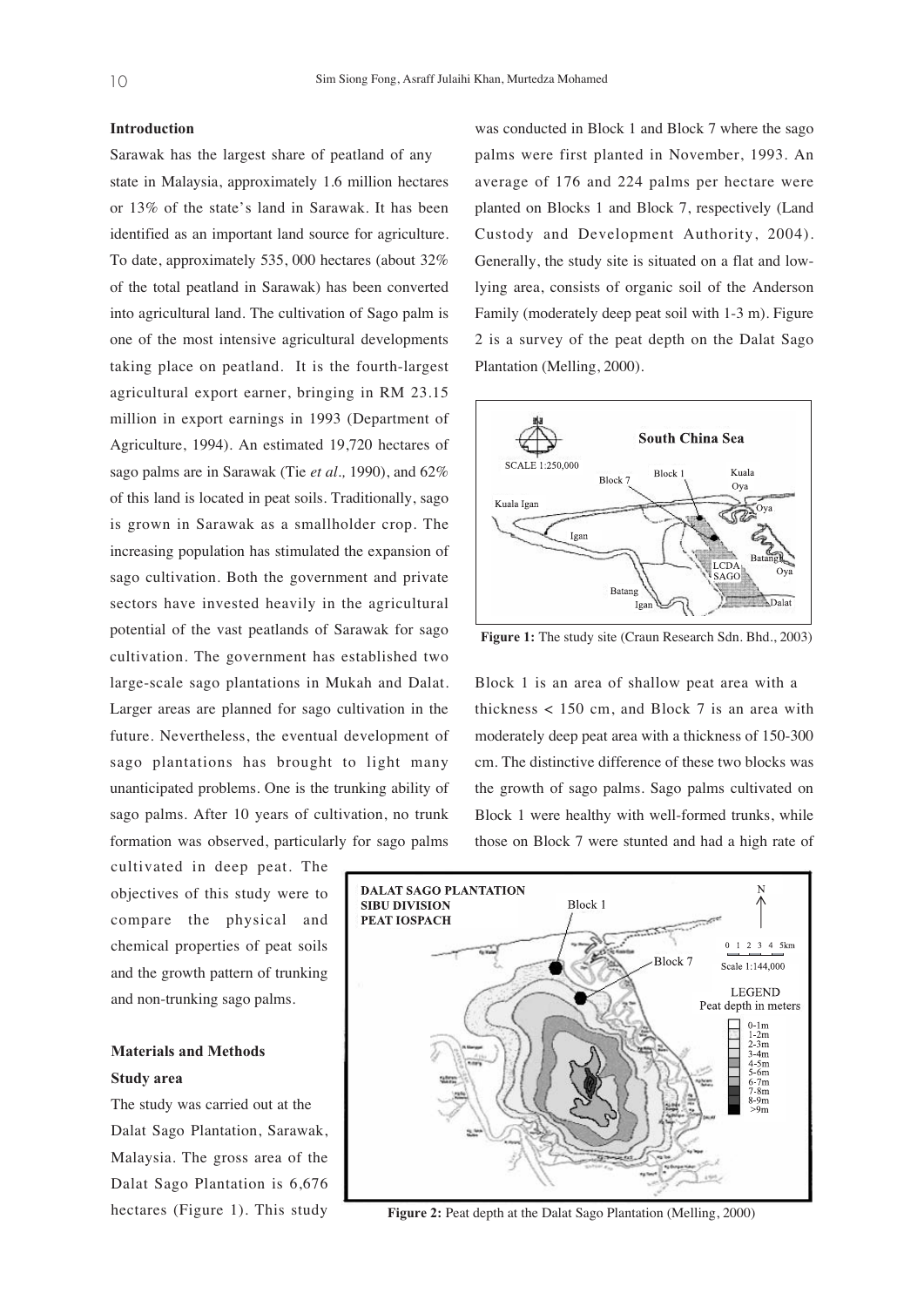#### **Soil analyses**

Two soil samples were collected from each plot (at a distance of approximately 2.0 m apart from the trunk and within the canopy of the palms). The soils was sampled according to depth, 0-15 cm and 15-30 cm. For the soil samples collected from a defined depth, a composite sample was prepared and subjected to physical and chemical characterization in three replications. The bulk density, total ash content, degree of humification, rubbed fiber content, pH, nutrient content and cation exchange capacity were determined. The bulk density was determined using the core method (Black & Kartse, 1986) and the total ash content was expressed on an oven-dry weight basis and determined by the combustion of samples at 800℃ for 2 hours (Anon, 1992). The degree of humification was reported according to the Von Post Scale (Ekono, 1981) and the value of E4/E6. The rubbed fiber content (RFC) was determined using the syringe procedure to provide a measure of the degree of decomposition. In highly decomposed organic material, fibers are nearly absent. Fibers of moderately decomposed organic material however, may be largely preserved but they are easily broken down by rubbing (Mckenzie, 1974). The available phosphorus in soil was extracted using the Bray II solution (0.03 M NH4F/ 0.1 M HCl) and determined by the molybdate blue method (Bray and Kurtz, 1945). Nitrogen was analyzed with the Kjeldahl digestion procedure. The cation exchange capacity was determined by leaching the soil with ammonium acetate (Malaysian Standard MS 679, 1980), and the total amount of potassium was determined by igniting the air-dried peat sample at 550℃ for 1 hour and digested the ignited sample with concentrated HCl prior to

analysis with an Atomic Absorption Spectrometer (Day *et al.,* 1974). The water table was measured at two points within each experimental plot throughout the study. The soils were augered to a depth of approximately 1 m and the water table was measured from the surface using a measuring tape.

#### **Extraction of humic acids**

Humic acids were extracted according to the method described by the International Humic Substances Society, 1983 with modifications. Approximately 1.00 g of air-dried peat soils were mixed with 10 ml of 0.5 M NaOH and shaken overnight. The mixture was centrifuged at 6,000 rpm for 15 minutes and the supernatant was separated from the precipitates. Hydrochloric acids (6 M) were added to the supernatant to attain pH 1-2 and allowed to stand overnight. The humic acids were precipitated and separated from the fulvic acids by means of centrifugation. The humic acids were washed with distilled water, centrifuged and freeze-dried.

#### **UV-VIS spectroscopic analysis**

Approximately 5 mg of humic acid samples were dissolved in 25 ml of a 0.05 M NaHCO<sub>3</sub> solution. The absorbance of the samples at 465 and 665 nm was recorded.

#### **Plant growth**

The growth status of a sago palm was measured by its average diameter at breast height or at the base of the trunk, average tree height, number of suckers and length of the longest fronds. Palms of the same age were compared to minimize variability. Nine-year-old sago palms were selected randomly from Blocks 1 and 7.

#### **Statistical analysis**

Analysis of Variance (ANOVA) at the 95% confidence level was employed to study any significant difference between the characteristics of peat soils from Blocks 1 and 7.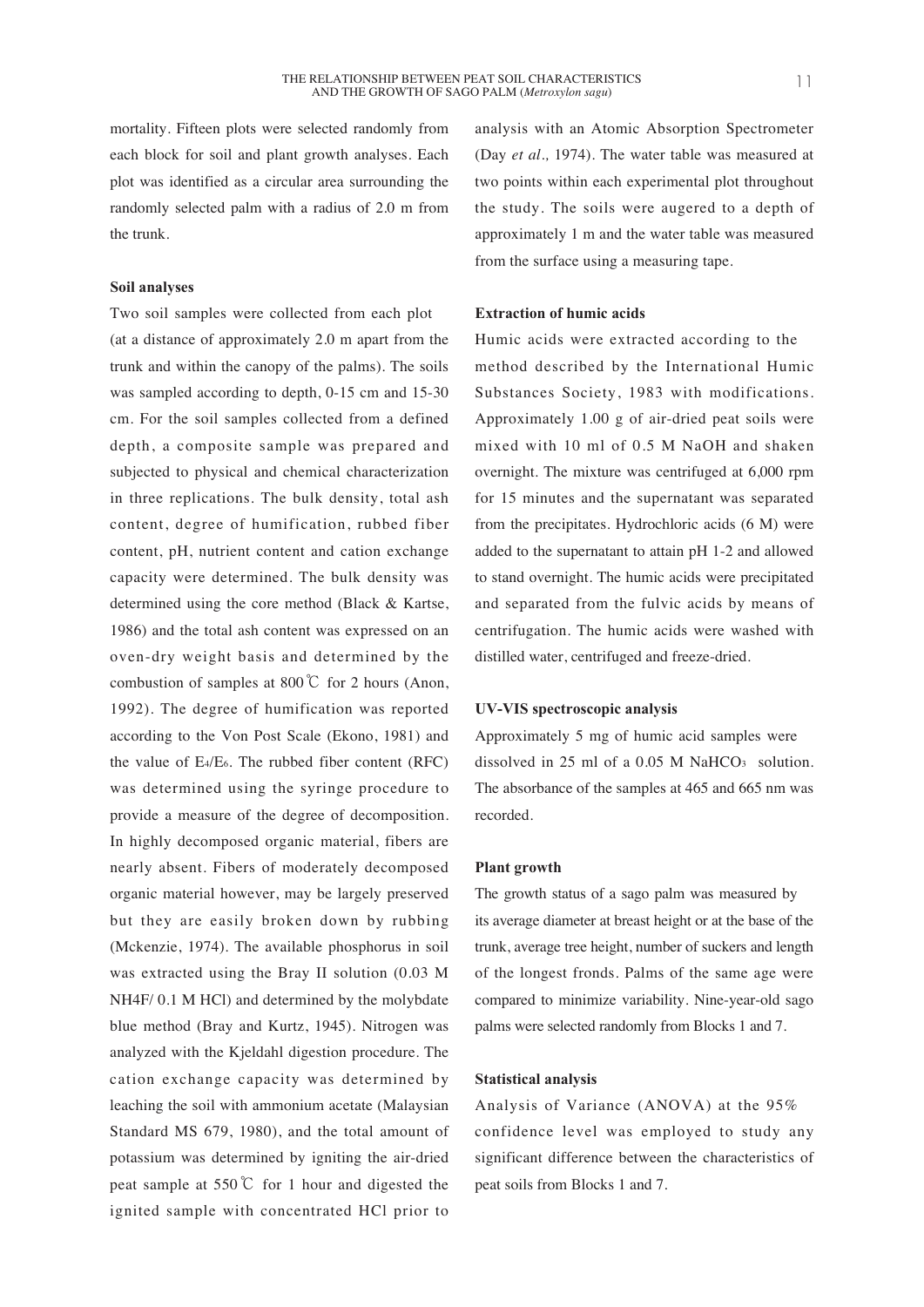| <b>Growth performance</b>     | <b>Block 1</b> | <b>Block 7</b> | <b>Shallow</b> peat<br>(Yamaguchi)<br><i>et al.</i> , 1997) | Deep peat<br>(Yamaguchi<br><i>et al.</i> , 1997) |
|-------------------------------|----------------|----------------|-------------------------------------------------------------|--------------------------------------------------|
| Diameter at breast height, cm | $53.4 \pm 2.7$ |                | 63.7                                                        | 58.8                                             |
| Height, m                     | $15.4 \pm 1.5$ | $4.3 \pm 1.1$  | 17.4                                                        | 13.5                                             |
| Number of suckers             | $8.0 \pm 2.4$  | $4.0 \pm 1.5$  | $Na*$                                                       | $Na*$                                            |
| Length of longest frond, m    | $6.8 \pm 0.5$  | $2.4 \pm 0.7$  | 9.3                                                         | 9.0                                              |

**Table 1:** Morphological characteristics of sago palms at Blocks 1 and 7

 $*$  Not available,  $n=15$ 

#### **Results and Discussion**

#### **Morphological characteristics of sago palms**

Table 1 shows the average morphological characteristics of sago palm cultivated on Blocks 1 and 7. The sago palms in Block 1 clearly showed better growth than those in Block 7. Yamaguchi *et al.* (1997) studied the growth of sago palms on deep and shallow peat at Sungai Talau Peat Research Station, Sarawak, and determined that sago plants grew better in shallow peat. The data of palm growth reported by Yamaguchi *et al.* (1997) in Table 1 did not indicate any problem regarding trunking ability. The issue of trunking ability was raised in a study by Sumida *et al* (2002). In their study, the palms at Sungai Talau Peat Research Station were found to grow well, with an average palm height of 10 m and a diameter of 40 cm; however, those at the Mukah Sago Plantation grew poorly, with a palm height of 2 m and no trunk. The better growth of sago palms at the Sungai Talau Peat Station was attributed to the presence of minerals in the soils at depths of less than 20 cm. The difference in the morphological characteristics of sago palms cultivated on Blocks 1 and 7 could have been influenced by the soil factors as suggested by Sumida *et al.* (2002).

#### **Physical & chemical properties of soil**

Table 2 summarizes the properties of peat soil in relation to depth. Soils from both blocks indicated an acidic environment with a low bulk density, which may be a limiting factor for the growth of sago palms. According to Benito et al. (2002), sago palms in peat soils grew more slowly and showed a lower production than palms grown in mineral-rich soils due to the physical and chemical constraints of peat soils, such as low bulk density, high acidity and low N, P, K, Ca, Zn and Cu levels.

The water tables for Blocks 1 and 7 were 20-30 cm and 40-50 cm, respectively. The measurements were obtained in April, when rainfall is rather frequent. The data suggested that the water table was managed in accordance with the recommended water table level of 20-50 cm (Teck *et al.,* 2001; Flach & Schuiling, 1990; Jong, 2001). A significant difference was

| Physical & chemical<br>characteristics       | <b>Trunking</b><br>(Block 1) | Non-trunking<br>(Block 7) | p value                  | <b>Trunking</b><br>(Block 1) | Non-trunking<br>(Block 7)       | p value               |
|----------------------------------------------|------------------------------|---------------------------|--------------------------|------------------------------|---------------------------------|-----------------------|
|                                              | $0-15cm$                     | $0-15cm$                  |                          | $15-30cm$                    | 15-30cm                         |                       |
| pH                                           | $2.9 - 3.7$                  | $3.0 - 3.6$               | 0.46                     | $3.3 - 3.7$                  | $3.2 - 3.7$                     | 0.02                  |
| Bulk density, $g \text{ cm}^{-3}$            | $0.11 \pm 0.04$              | $0.15 \pm 0.03$           | 0.30                     | $0.12 \pm 0.07$              | $0.11 \pm 0.03$                 | 0.01                  |
| Total ash content, $g \text{ kg}^{-1}$       | $231.0 \pm 160.0$            | $33.0 \pm 8.0$            | $5.8 \times 10^{-5}$     | $245.0 \pm 158.0$            | $38.0 \pm 17.0$                 | $2.7 \times 10^{-5}$  |
| Rubbed fiber content, $g \text{ kg}^{-1}$    | $206.0 \pm 48.0$             | $140.0 \pm 27.0$          | $2.0 \times 10^{-4}$     | $218.0 \pm 67.0$             | $173.0 \pm 56.0$                | 0.07                  |
| Cation exchange capacity,<br>meq $100g^{-1}$ | $81.1 \pm 11.8$              | $71.8 \pm 11.8$           | 0.04                     | $79.5 \pm 13.6$              | $79.3 \pm 13.4$                 | 0.96                  |
| Total nitrogen, g $kg^{-1}$                  | $23.0 \pm 3.3$               | $3.6 \pm 1.9$             | $5.8 \times 10^{-18}$    | $28.0 \pm 7.6$               | $3.8 \pm 2.2$                   | $3.1 \times 10^{-12}$ |
| Available phosphorus, mg $kg^{-1}$           | $48.8 \pm 13.9$              | $15.7 \pm 13.7$           | $1.0 \times 10^{-6}$     | $45.3 \pm 12.4$              | $24.6 \pm 10.9$                 | $4.0 \times 10^{-5}$  |
| Total potassium, mg $kg^{-1}$                | $102.8 \pm 10.9$             | $43.6 \pm 24.4$           | $2.6 \times 10^{-9}$     | $100.2 \pm 34.5$             | $48.5 \pm 12.0$                 | $7.3 \times 10^{-6}$  |
| Degree of humification                       | $H3 - H4$                    | H4 - H7                   | $\overline{\phantom{a}}$ | $H4 - H5$                    | H <sub>5</sub> - H <sub>6</sub> |                       |
| Water table                                  | $20 - 30$ cm                 | $40 - 50$ cm              |                          | $20 - 30$ cm                 | $40 - 50$ cm                    |                       |

**Table 2:** Mean values for soil properties according to depth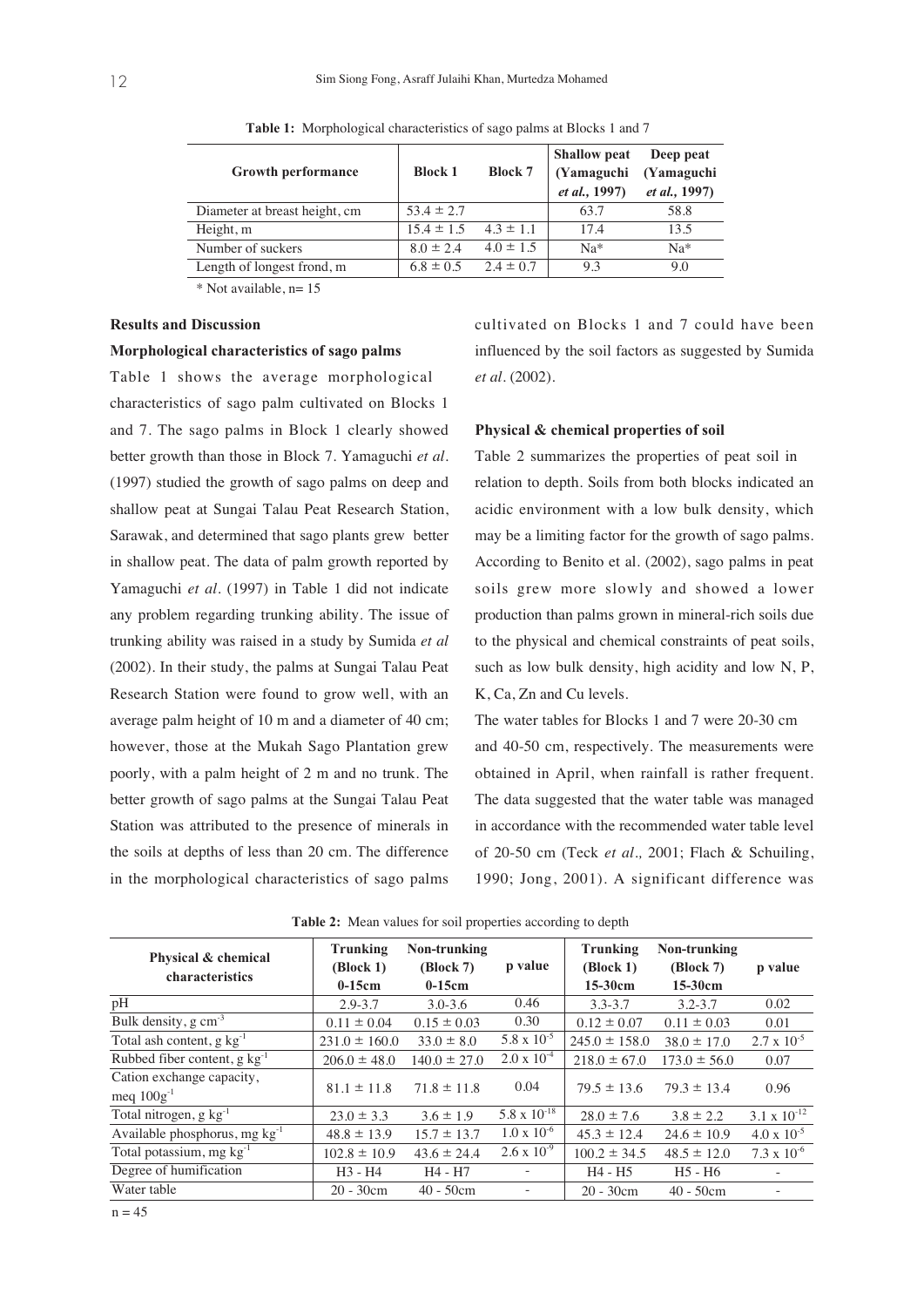consistently observed in ash content and nutrient content between Blocks 1 and 7 ( $p < 0.05$ ). The ash content in Block 1 was relatively high. Usually, the ash content of tropical peat soil is less than 10 % (Wong, 1991). However, the value of ash content can be higher due to a waterlogged condition (Tie & Kueh, 1979). The poorer ash content in Block 7 probably has resulted in retardation of the growth of sago palms. According to Tie (1982), peat soils with a low ash content are extremely low in available nutrients, which imposes a serious limitation on crop production.

Table 3 is a summary of the estimation of nutrient content per hectare (ha) for the upper 15-cm horizon in Blocks 1 and 7. A 15-cm horizon was considered, as Driessen (1978) reported that most of the nutrient elements in tropical peat accumulate in the top 25 cm where a dense root mat is formed. The subsurface layer commonly contains fewer minerals. Apparently, the nutrient content in Block 1 was higher than that in Block 7.

| Table 3: Nutrient content (kg) of soil per hectare (ha) |  |  |
|---------------------------------------------------------|--|--|
|---------------------------------------------------------|--|--|

|                                  | <b>Total</b> | Available   | <b>Total</b> |  |
|----------------------------------|--------------|-------------|--------------|--|
|                                  | nitrogen,    | phosphorus, | potassium,   |  |
|                                  | kg/ha        | kg/ha       | kg/ha        |  |
| Trunking                         | 3,795        | 805         | 1.696        |  |
| $\left( \text{Block } 1 \right)$ |              |             |              |  |
| Non-trunking                     | 810          | 353         | 981          |  |
| $\left( \text{Block } 7 \right)$ |              |             |              |  |

Table 4 shows the total estimated annual uptake of nutrients in the trunks and leaves of a sago palm cluster before harvesting (Jong & Flach, 1995). According to the study, a sago palm requires an input of 5.2 kg N, 1.1 kg P, and 6.7 kg K before the first harvest. If 100 clusters were established per ha, the nutrients taken up the sago palms would be estimated to be 520 kg N, 110 kg P and 670 kg K (Jong & Flach, 1995). The guidelines suggested that a 9-year-old palm would require a continuous supply of 2.1 kg N, 0.5 kg P and 3.6 kg K to reach maturity at the end of 12 years. The anticipated nutrient requirement for sago palms in Blocks 1 and 7 can be computed. Sago palms in Block 1 (176 clusters) would require an additional 370 kg N, 83 kg P and 634 kg K before the first harvest. However, palms in Block 7 (224 clusters) would demand a nutrient supply of 470 kg N, 105 kg P and 806 kg K. The nutrient reserve in the non-trunking block (Block 7), summarized in Table 3, might be insufficient to support the formation of a trunk.

Nutrient deficiency is common in peat soils (Rankine & Fairhust, 1999). Phosphorus, for example, is usually fixed on iron and aluminium in an acidic environment; therefore, it is unavailable for plant uptake (Rankine & Fairhust, 1999). Nitrogen, however, is commonly found to be higher than other elements in tropical woody peat, ranging from 2,000 to 4,000 kg/ha in the upper 20-cm horizon; however,

|                         | Table 4: Total estimated annual uptake of nutrients in the trunks and leaves of a sago palm cluster |
|-------------------------|-----------------------------------------------------------------------------------------------------|
| (Jong & Flach, $1995$ ) |                                                                                                     |

| $\frac{1}{2}$            |               |                 |                |
|--------------------------|---------------|-----------------|----------------|
| Time from planting (yrs) | Nitrogen (kg) | Phosphorus (kg) | Potassium (kg) |
| $0-1$                    | 0.03          | 0.01            | 0.02           |
| $1 - 2$                  | 0.06          | 0.01            | 0.03           |
| $2 - 3$                  | 0.19          | 0.03            | 0.10           |
| $3 - 4$                  | 0.31          | 0.05            | 0.17           |
| $4 - 5$                  | 0.36          | 0.06            | 0.20           |
| $5 - 6$                  | 0.47          | 0.09            | 0.45           |
| $6 - 7$                  | 0.48          | 0.09            | 0.54           |
| $7 - 8$                  | 0.53          | 0.11            | 0.67           |
| $8-9$                    | 0.64          | 0.13            | 0.92           |
| $9 - 10$                 | 0.65          | 0.14            | 1.01           |
| $10 - 11$                | 0.69<br>2.14  | 0.15<br>0.47    | 1.15<br>3.56   |
| $11 - 12$                | 0.80          | 0.18            | 1.40           |
| <b>Total</b>             | 5.20          | 1.10            | 6.70           |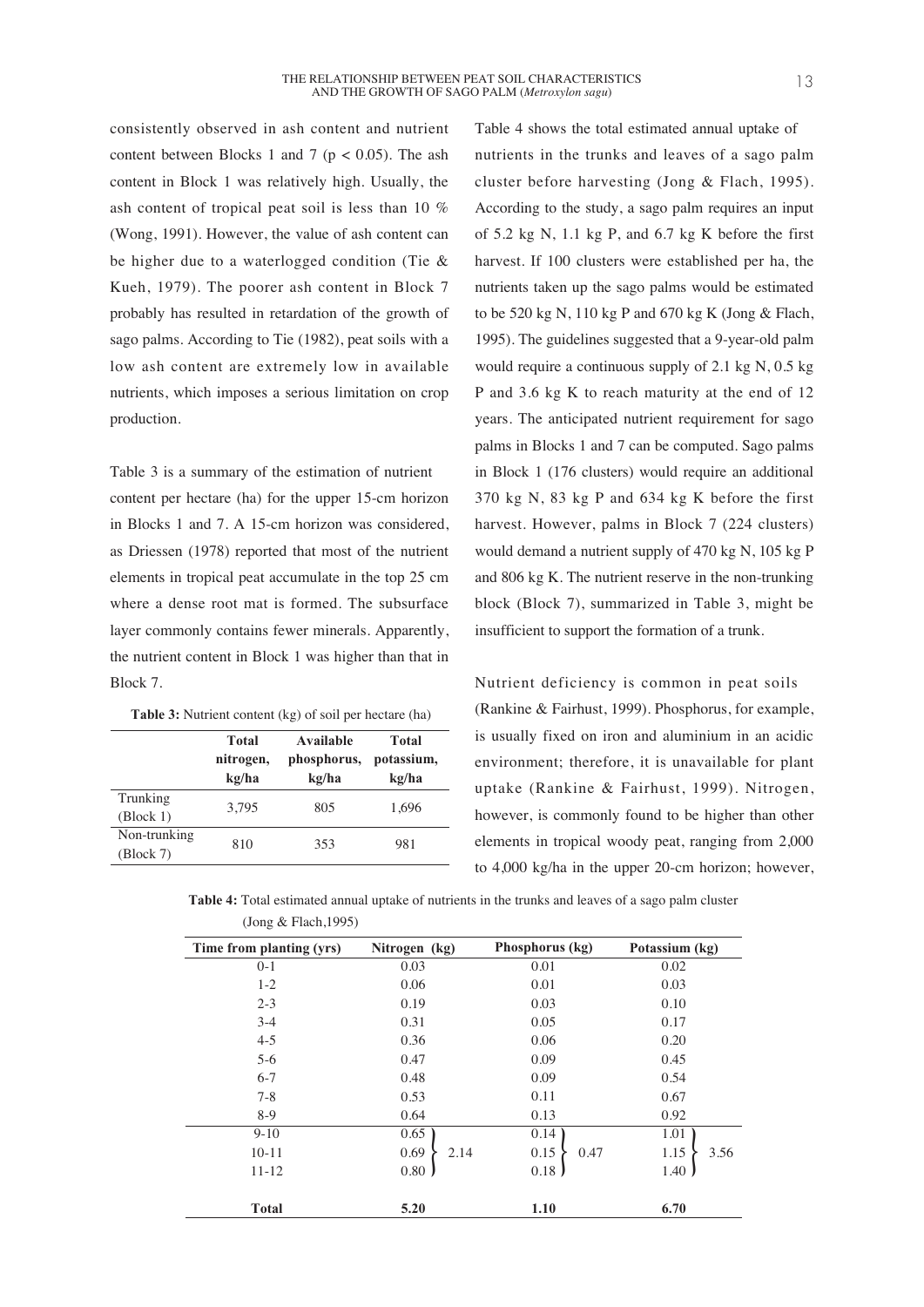less than 3 % is available (Driessen, 1978). The study of nutrient deficiency in sago palms is, in fact, not well established. No study was documented on the trunking ability of sago palms in relation to nutrient deficiency. Therefore, the characteristics of nutrient deficiency in oil palms are employed to explain the trunking ability of sago palms in the present study because of their similar characteristics when grown in peat soils. In the study of oil palm, phosphorus deficiency was reported to result in the decrease of frond length, bunch size, and, in particular, trunk diameter. Imbalances in other elements such as potassium, nitrogen and zinc were also revealed to contribute to the reduction of stem diameter (Ramirez *et al.,* 2002). Therefore, the results obtained suggest that the failure of mature sago palms in Block 7, accompanied by the lack of trunk formation, could be associated with nutrient deficiency, primarily phosphorus, nitrogen and potassium in the deeper peat in Block 7. Block 7 is located closer to the peat dome, whereas Block 1 is at the periphery (shallower part) of the peat basin. According to the present results, the edges of the peat dome were relatively rich in nutrient, whereas the center was nutrient-poor. This ocurrs because, when the peat rises above the surrounding land, the flow of lateral water seeping into the upper layers is prevented. The influx of nutrients at the center of a peat dome depends exclusively on the precipitation; therefore contain fewer nutrients (Andriesse, 1988). Tie (1990) also reported a generally decreasing trend from the periphery to the center of a peat dome in Sarawak for most of the nutrient elements, especially Ca, P, Fe, and Cu.

Nutrient deficiency is critical in areas of deep peat.

One study has shown that the vertical rooting system of sago palms growing in deep peat was 2.5 to 8.6 times greater than that in palms in mineral soils to allow for exploitation of a larger volume of soil materials (Kueh *et al*., 1987). In addition to the nutrient content, the mineral content was also found to be richer at the periphery of the peat dome than at the center. Therefore, it was primarily concluded that peat soil at the periphery of peat dome is chemically more suitable for agricultural purposes. In addition to having higher ash content and nutrient availability, it allows the roots of vegetation to penetrate into the substrata of mineral deposits, which are within 50 cm of the supplementary nutrients and anchorage in Block 1. Nevertheless, repeated harvest in this area may result in the depletion of nutrients. In the absence of nutrient replenishment, the crops will be subjected to nutrient deficiency and, therefore, the growth will be constrained and show stem tapering.

#### **Degree of humification**

The productivity of cultivation on peat may be hindered by peat maturity, which is reflected by the degree of humification. In Sarawak, most of the peat soils are characterized by an irregular complex of poorly decomposed woody materials (Andriesse, 1988). This feature could appear to be a major yield constraint. According to the Von Post Scale, soils from Blocks 1 and 7 were categorized as moderately humified with humification values of H4− H5 and H5− H6, respectively. The degree of humification was also evaluated with the ratio of absorbance at 465 and 665 nm, which is commonly described as E4/E6. Absorbance at 465 nm expresses the presence of humic acids formed in the initial stage of humification, and absorbance at 665 nm indicates the presence of humic acids formed in well-humified organic matter (Debska *et al.,* 2002). Therefore, the high ratio of E4/E6 reflects a lower degree of humification. The E4/E6 of the trunking and the nontrunking blocks was at an average of 8.30 and 7.55, respectively. Statistical analysis revealed no significant difference in the degree of humification. Tie & Lim (1991) reported that the classification of peat into various degree of decomposition (i.e. fibric, hemic, and sapric) is not suitable for woody tropical peat. Most tropical peat does not show differentiation in terms of the degree of decomposition unless it has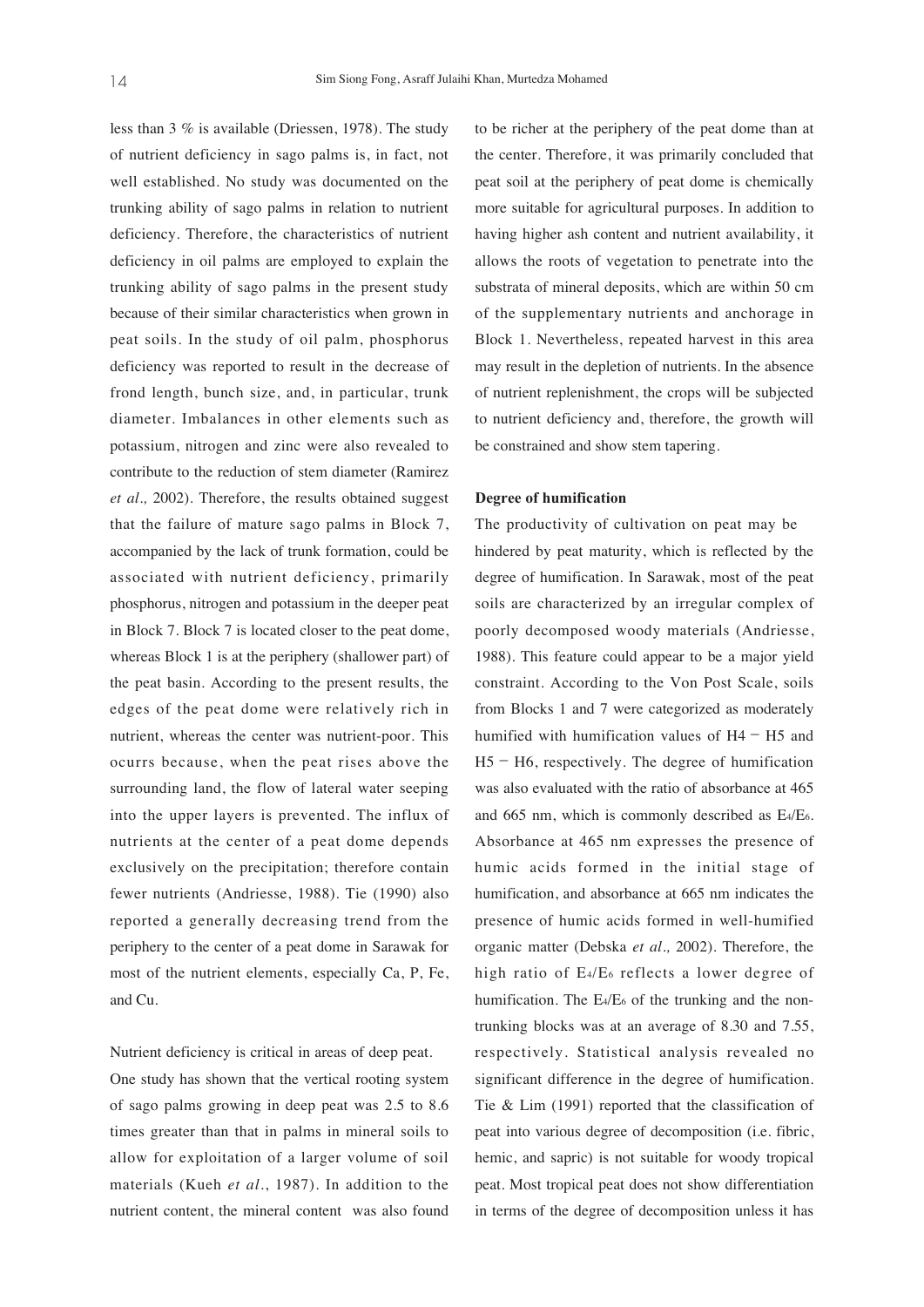been drained for a long time. Nevertheless, it is generally concluded that the peat soils were not well humified in comparison to those reported in the literature (Melling 2000, Andriesse, 1988).

Very often, the degree of decomposition is associated with the bulk density and the RFC. Soil taxonomy suggested that soil of varying degrees of decomposition namely fibric, hemic and sapric soil, in increasing order of decomposition degree, exhibits a bulk density of  $< 0.1$  g cm<sup>-3</sup>, 0.07-0.18 g cm<sup>-3</sup> and  $>$ 0.2 g cm-3, respectively (Soil Survey Staff, 1975). The results of bulk density obtained in this study demonstrated that the soils were moderately decomposed. In terms of the RFC, fibric materials are characterized as having > 40 % RFC and classified as class 1 to 4 on the Von Post Scale; hemic materials have an RFC ranging from 10 to 40 % and are classified as class 5 to 6 on the Von Post Scale; and sapric materials have an RFC content of < 10 % and are classified as class 7 and above on the Von Post Scale (Soil Classification Working Group, 1998). According to this classification, the results corroborated that the peat soils were moderately humified.

#### **Conclusion**

The nature of peat is very important in determining the productivity of crops. It appears that impoverishment of nutrients is significant in deep peat. Shallow peat however is more suitable for cultivation because of the underlying mineral deposits and richer nutrient reserve. Cultivation in deep peat may require fertilizer application to replenish the nutrients in the soil and weeding to minimize the competition for nutrients. The management of fertilizer application may require extensive research, since studies by Siong (1995) did not reveal any significant growth response based on the rate of frond production, palm girth and rate of palm height, when the effects of applied N,P, K fertilizer on the growth of sago palms were examined.

#### **Acknowledgements**

The authors would like to acknowledge Universiti Malaysia Sarawak for the financial support and assistance provided by the staff members of the CRAUN Research Sdn. Bhd.

#### **References**

- Andriesse, J. P. 1988 Nature and management of tropical peat soils. FAO Soil Bulletin 59.
- Anon. 1992 Handbook on reference methods for soil analysis. Soil and Plant Analysis Council, Inc.
- Benito, H. P., H. Kakuda, F. S. Jong, Y. Yamamoto, A. Watanabe and T. Yoshida. 2002 Nutrient availability and response of sago palm (*Metroxylon Sagu Rootb.*) to controlled release N fertilizer on coastal lowland peat in the tropics. Soil Science Plant Nutrition 48: 529-537.
- Black, G. R. and K. H. Kartse. 1986 Methods of soil analysis. Part I. Am. Soc. of Agronomy, Madison pp.363-375.
- Bray, R. H. and L. T. Kurtz. 1945 Determination of total, organic and available forms of phosphorus in soils. Soil Science 59: 39-45.
- Craun Research Sdn. Bhd. 2003 Complete production technology for sago issues and challenges. Compiled by Shaharudin Saamin, CRSB Mukah.
- Day, J. H., P. J. Rennie, W. Stanek and G. P. Raymond. 1974 Peat testing manual. Tech. Memo No. 125, National Research Council of Canada.
- Debska, B., A. Maciejewska and J. Kwiatkowska. 2002 The effect of fertilization with brown coal on Haplic Luvisol humic acids. Rostlinna Vybroba 48: 33-39.
- Department of Agriculture. 1994 Sarawak Agricultural Statistics.
- Driessen, P. M. 1978 Peat soils. *In* Soils and Rice IRRI, Philippines pp.763-779.
- Ekono. 1981 Report on energy use of peat. Contribution to U.N. Conference on New and Renewable Sources of Energy, Nairobi.
- Flach, M. and D. L. Schuiling. 1990 Growth and yield of sago palms in relation to their nutritional needs.